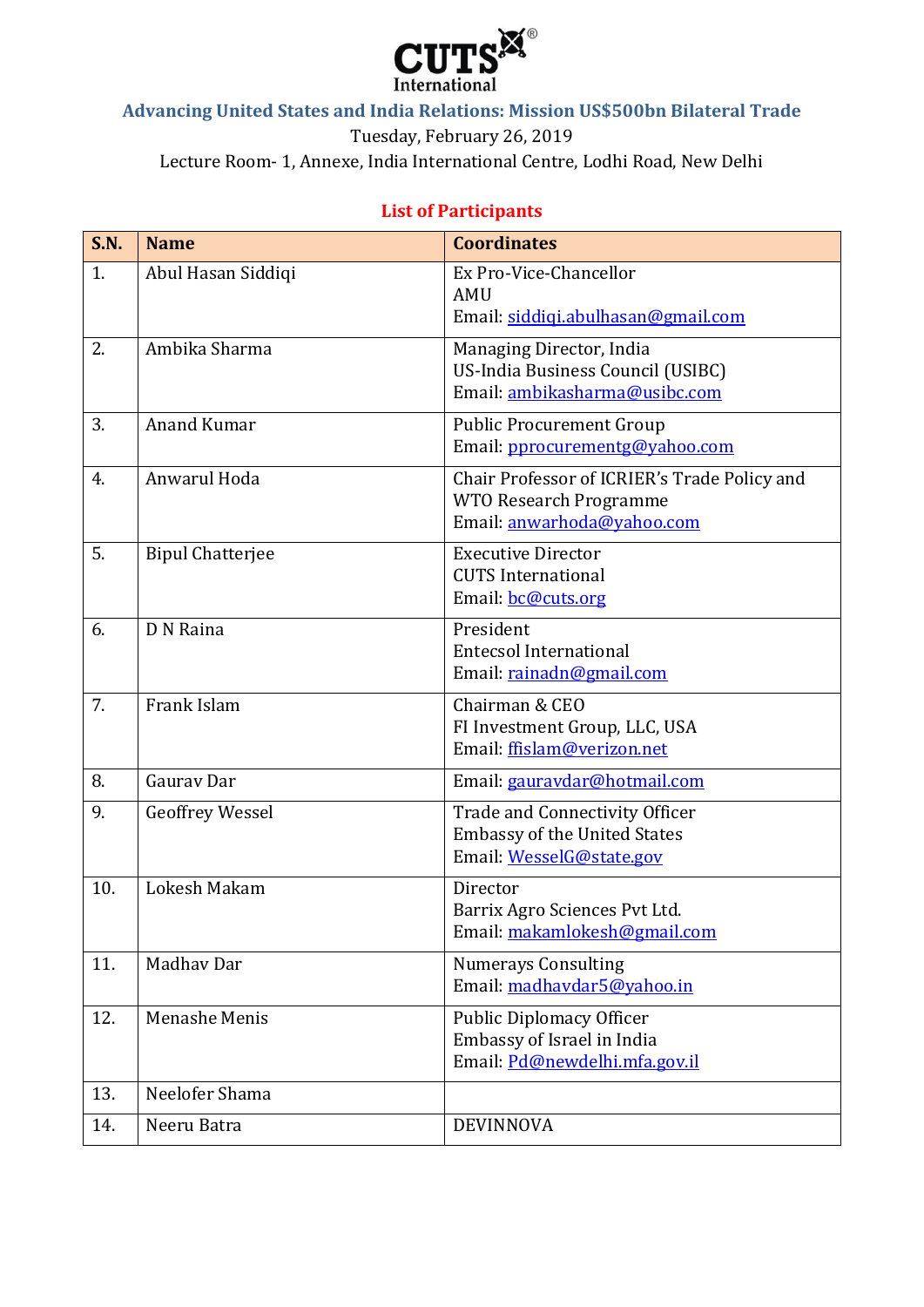

# **Advancing United States and India Relations: Mission US\$500bn Bilateral Trade**

Tuesday, February 26, 2019

Lecture Room- 1, Annexe, India International Centre, Lodhi Road, New Delhi

| <b>S.N.</b> | <b>Name</b>             | <b>Coordinates</b>                                                                                                                              |
|-------------|-------------------------|-------------------------------------------------------------------------------------------------------------------------------------------------|
| 15.         | Nisha Rajan             | Sr. Policy Coordinator<br>U.S.-India Strategic Partnership Forum<br>Email: nrajan@usispf.org                                                    |
| 16.         | Pankhury Harbansh       | Executive<br>North America - International Department<br>Confederation of Indian Industry (CII)<br>Email: pankhury.harbansh@cii.in              |
| 17.         | Phil Shaw               | <b>Chief Executive</b><br>Lockheed Martin India Pvt. Ltd.<br>Email: phil.shaw@lmco.com                                                          |
| 18.         | Pradeep S Mehta         | Secretary General<br><b>CUTS</b> International<br>Email: psm@cuts.org                                                                           |
| 19.         | Prashant Sharma         | Senior Programme Officer<br><b>CUTS International</b><br>Email: psh@cuts.org                                                                    |
| 20.         | Priya Sreedharan        | Senior Clean Energy Technical Advisor<br><b>Clean Energy and Environment Office</b><br><b>USAID</b> India<br>Email: psreedharan@usaid.gov       |
| 21.         | Rachna Baijal           | <b>Assistant Director</b><br><b>CUTS</b> International<br>Email: rba@cuts.org                                                                   |
| 22.         | Rahul Gupta             | <b>International Marketing Group</b><br><b>Tata Consulting Group</b><br>Email: rgupta@tce.co.in                                                 |
| 23.         | Rajesh Mehta            | <b>Entrepreneur and Consultant</b><br>Entry-India<br>Email: rajesh@entry-india.com                                                              |
| 24.         | Ram Saran               | Programme Associate<br><b>CUTS</b> International<br>Email: delhi@cuts.org                                                                       |
| 25.         | Ratnakar Gedam          | Former Adviser (Transport)<br><b>Planning Commission</b><br>Email: advocate.rmgedam@gmail.com                                                   |
| 26.         | <b>Robert Garverick</b> | Minister-Counsellor for Economic,<br><b>Environment Science and Technology Affairs</b><br>US Embassy, New Delhi<br>Email: garverickJR@state.gov |